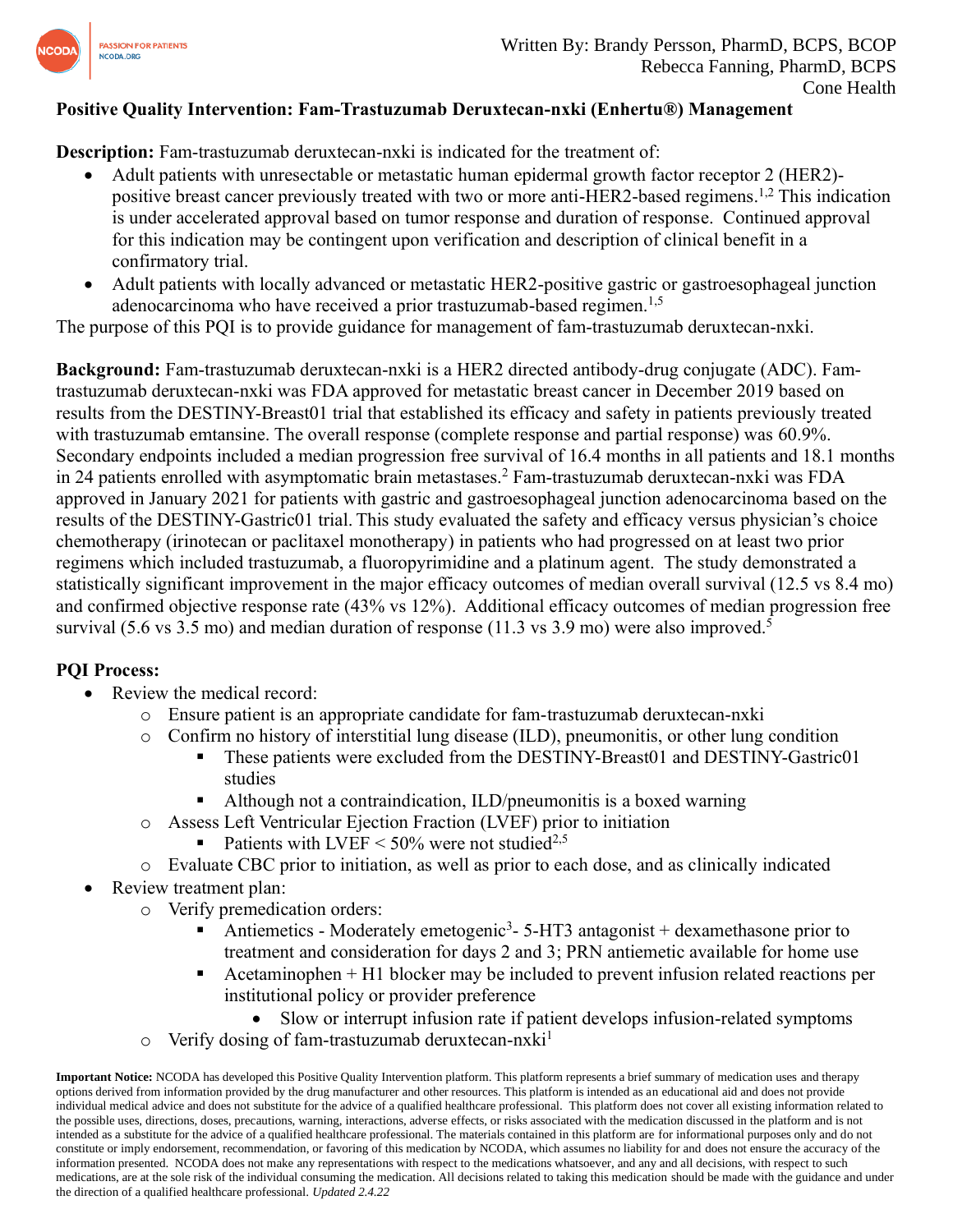

- Breast cancer: 5.4 mg/kg IV every 3 weeks (21-day cycle) until disease progression or unacceptable toxicity
- Gastric cancer: 6.4 mg/kg IV every 3 weeks (21-day cycle) until disease progression or unacceptable toxicity
- No dose adjustments required for mild or moderate renal or hepatic impairment
- Patients with severe renal or hepatic impairment were not studied
- Monitoring:<sup>1</sup>
	- o CBC: baseline, then before each treatment cycle
		- Hold for neutrophil count  $\leq 1,000$  cells/mm<sup>3</sup> or a platelet count  $\leq 50,000$ /microliter
		- **•** Growth factor support may be used to maintain counts when appropriate<sup>2,4,5</sup>
	- o LVEF: baseline and at regular intervals during treatment as clinically indicated
		- Discontinue treatment if LVEF < 40%, if an absolute LVEF decrease of  $>$  20% from baseline LVEF or symptomatic congestive heart failure
	- $\circ$  ILD and pneumonitis: Monitor, consider imaging, and promptly investigate signs and symptoms including cough, dyspnea, fever, and new or worsening respiratory symptoms
		- **•** Permanently discontinue in all patients with  $\geq$  grade 2 ILD/pneumonitis, promptly initiate systemic corticosteroid treatment (ex.  $\geq$ 1 mg/kg/day prednisone) and continue upon improvement for at least 14 days followed by gradual taper (ex. at least 4 weeks)
		- Consider use of [ILD/Pneumonitis Assessment](https://www.ncoda.org/toolkit/enhertu-ild/) Tool
	- o Evaluate the need for dose modifications. Do not re-escalate dose after dose reduction is made
		- Dose modifications for breast cancer:
			- First dose reduction:  $4.4 \text{ mg/kg}$
			- Second dose reduction: 3.2 mg/kg
			- Further required dose reductions: Discontinue treatment
		- Dose modifications for gastric cancer:
			- First dose reduction: 5.4 mg/kg
			- Second dose reduction: 4.4 mg/kg
			- Further required dose reductions: Discontinue treatment
- Preparation:<sup>1</sup>
	- o Reconstitute fam-trastuzumab deruxtecan-nxki 100 mg vials with 5 mL of Sterile Water for Injection, USP for a final concentration of 20 mg/mL
	- o Inject dose into a 100 mL bag of 5% Dextrose Injection, USP (do not use sodium chloride)
	- o Fam-trastuzumab deruxtecan-nxki is compatible with an infusion bag made of polyvinylchloride, or polyolefin (copolymer of ethylene and polypropylene)
- Administration:<sup>1</sup>
	- o First infusion is administered over 90 minutes with an infusion set made of polyolefin or polybutadiene and a 0.2- or 0.22-micron in-line polyethersulfone or polysulfone filter
		- **If patient tolerates the first infusion, subsequent infusions may be given over 30 minutes**
	- o 5% dextrose is recommended for priming and flushing the administrative line
	- o Cover the infusion bag to protect from light

## **Patient Centered Activities:**

- Patient Education:<sup>1,4</sup>
	- o Provide [Intravenous Cancer Treatment Education \(IVE\)](http://ivcanceredsheets.com/index.php/sheet-library/24-available/generic/555-trastuzumab-deruxtecan) Sheet

**Important Notice:** NCODA has developed this Positive Quality Intervention platform. This platform represents a brief summary of medication uses and therapy options derived from information provided by the drug manufacturer and other resources. This platform is intended as an educational aid and does not provide individual medical advice and does not substitute for the advice of a qualified healthcare professional. This platform does not cover all existing information related to the possible uses, directions, doses, precautions, warning, interactions, adverse effects, or risks associated with the medication discussed in the platform and is not intended as a substitute for the advice of a qualified healthcare professional. The materials contained in this platform are for informational purposes only and do not constitute or imply endorsement, recommendation, or favoring of this medication by NCODA, which assumes no liability for and does not ensure the accuracy of the information presented. NCODA does not make any representations with respect to the medications whatsoever, and any and all decisions, with respect to such medications, are at the sole risk of the individual consuming the medication. All decisions related to taking this medication should be made with the guidance and under the direction of a qualified healthcare professional. *Updated 2.4.22*